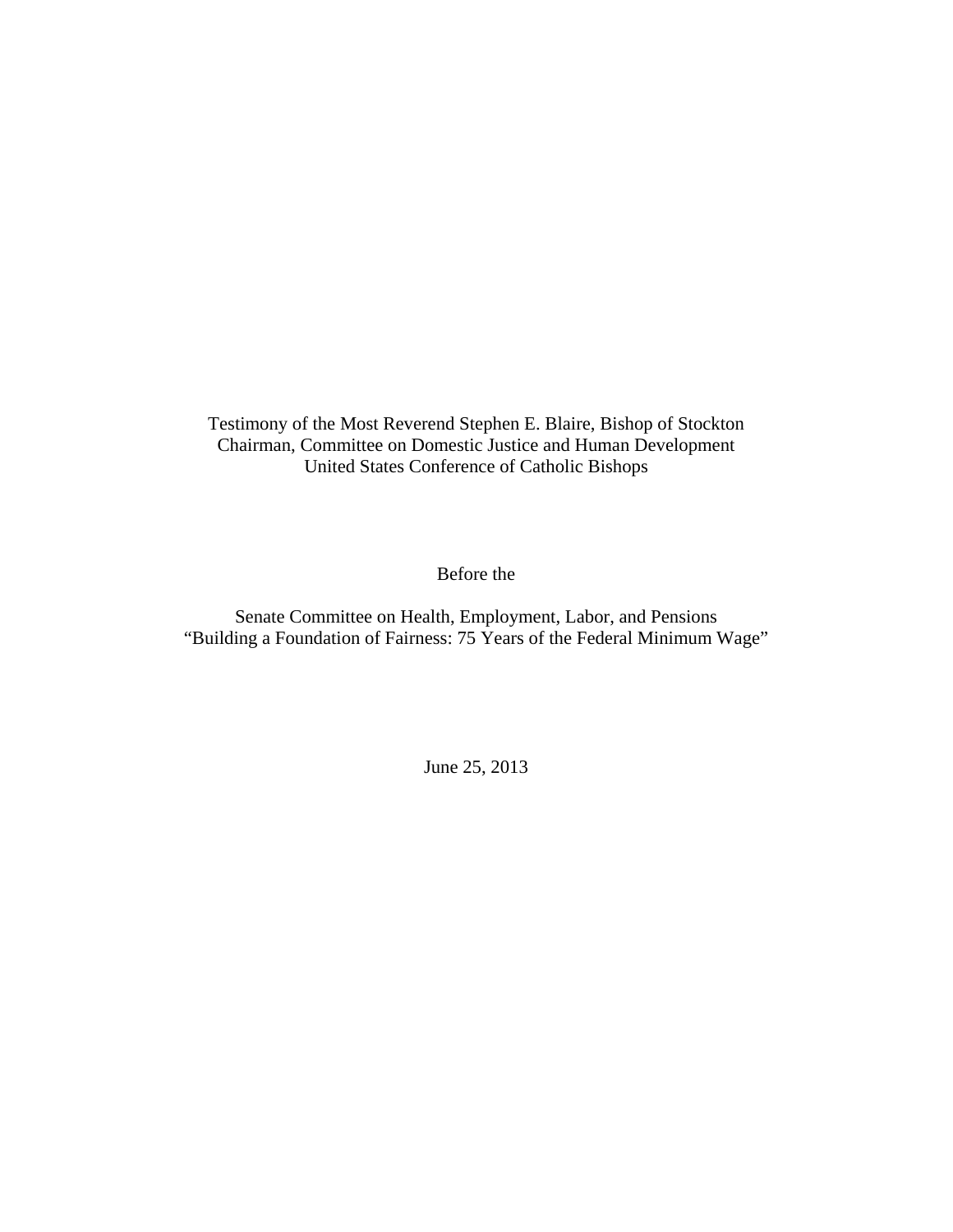Chairman Harkin, Ranking Member Alexander, and members of the Committee, on behalf of the United States Conference of Catholic Bishops (USCCB), I thank you for the invitation to address you today. I am Stephen Blaire, Bishop of the Catholic diocese of Stockton, California and Chairman of the Committee on Domestic Justice and Human Development at the United States Conference of Catholic Bishops.

We are here today to celebrate the 75th anniversary of the Fair Labor Standards Act, signed in 1938, which codified for the first time a national minimum wage and other important worker protections, and all but eliminated child labor. It is very appropriate that we undertake this discussion in the current economic and political climate. I will address later the bishops' support for the Fair Labor Standards Act and subsequent efforts to raise the minimum wage, but here I will mention that the support is rooted in Pope Leo XIII's seminal encyclical *Rerum Novarum*, which stated that a worker's wages, to be just and consistent with human dignity, must be sufficient to support a family in comfort and even leave some for savings.<sup>1</sup>

I testify before you today not as an economist, a statistician, or a labor market expert, but rather as a pastor and teacher concerned with human development and the protection of human dignity. I will not speak to the specifics of policies, but rather to the conditions that must emerge in society and in the family to make those policies just.

A just wage is a moral issue; however for me it is also a personal one. After being a widower twice in life and raising eleven children, my father in 1939 remarried at the age of 59. Eleven years later, at the age of 70, he was compelled by economic factors to re-enter the workforce to keep food on the table for his wife and three children, of which I was one. After a lifetime of professional work and retirement, he worked again until he was 80 packing groceries. Without this job we would not have had enough to eat or a roof over our heads as a family, and when he died there would have been no Social Security benefits earned for the surviving family.

Five years into a desperately slow economic recovery, deep economic problems persist:

- Over four million people have been jobless for over six months, and that does not include the millions more who have simply given up looking for work;
- The gap between unemployed/underemployed job seekers and open positions is extraordinary: for every available job, there are as many as five people vying for it;  $2^{\circ}$
- Millions of families live with anxiety and uncertainty as they cope with stagnant or falling wages, forcing them to take second or third jobs and even forcing some teenage children into the workforce prematurely to help support the family;
- $\bullet$  Half of the jobs in this country pay less than \$27,000 a year<sup>3</sup>, and

 <sup>1</sup> Pope Leo XIII, *Rerum Novarum*, 46, 1891. Available:

http://www.vatican.va/holy\_father/leo\_xiii/encyclicals/documents/hf\_l-xiii\_enc\_15051891\_rerum-novarum\_en.html  $2^{2}$  Determined by taking the amount of unemployed persons plus the amount of persons involuntarily working parttime in April 2013 (Available: http://www.bls.gov/news.release/archives/empsit\_05032013.pdf) and dividing by the number of job openings (Available: http://www.bls.gov/news.release/pdf/jolts.pdf). All data from the Bureau of Labor Statistics.

<sup>&</sup>lt;sup>3</sup> Social Security Administration, *Wage Statistics for 2011*, 2013, Available: http://www.ssa.gov/cgibin/netcomp.cgi?year=2011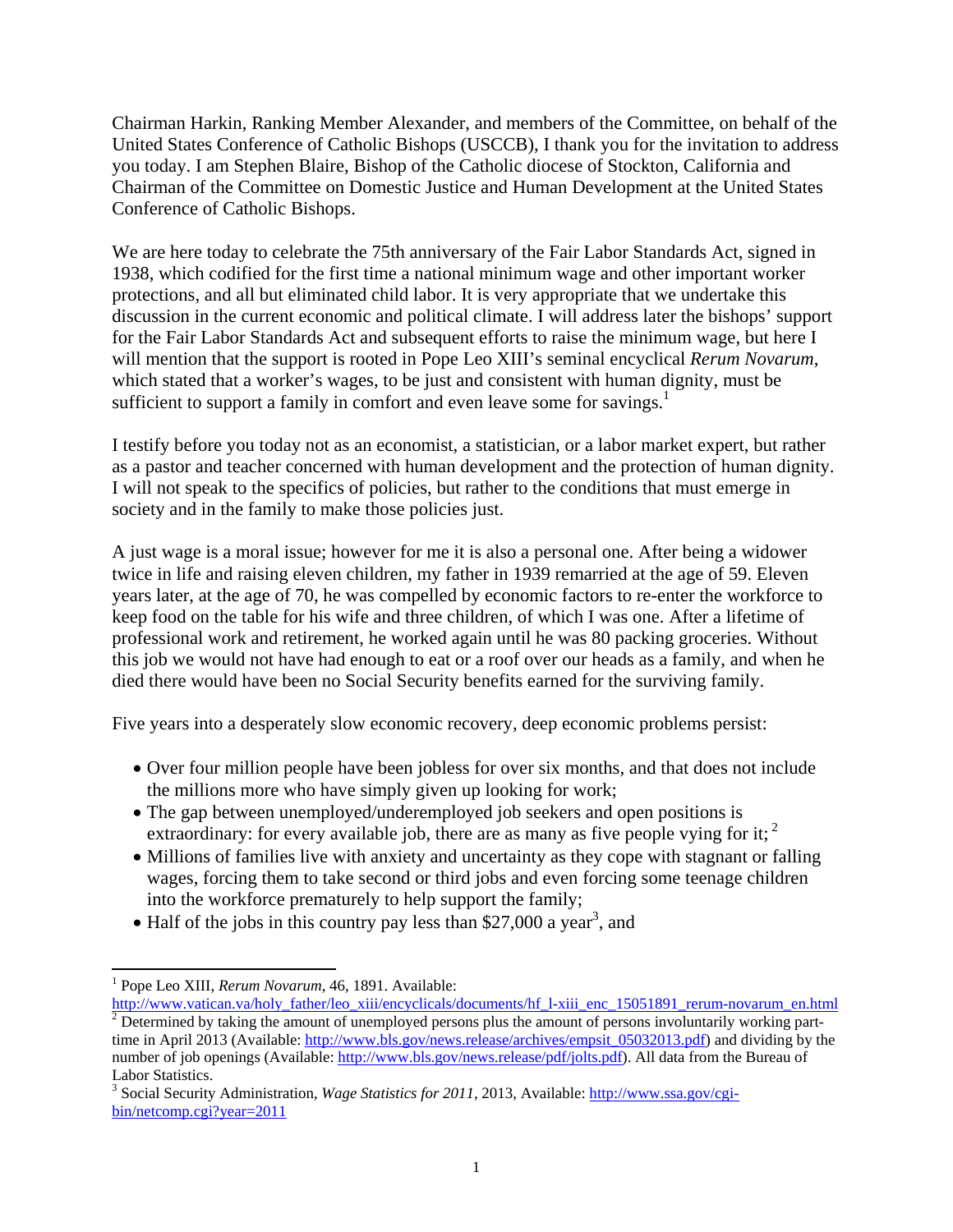Poverty remains high: there are over 46 million people living in poverty, 16 million of them children. In other words, over one in five children in our country lives in poverty.<sup>4</sup>

The causes of poverty and our broken economy are many, but as Pope John Paul II noted in *Laborem Exercens:* 

...human work is *a key,* probably *the essential key,* to the whole social question, if we try to see that question really from the point of view of man's good. And if the solution--or rather the gradual solution--of the social question, which keeps coming up and becomes ever more complex, must be sought in the direction of "making life more human," then the key, namely human work, acquires fundamental and decisive importance.<sup>5</sup>

In other words, if we are going to fix the American economy, then a discussion of workers' wages is a good place to start.

## **Work has an inherent dignity, so just wages gained from work support that dignity. Insufficient wages violate it.**

Mr. Chairman, the Church has a rich tradition on human labor rooted in the belief that work has an inherent dignity. The new bishop of Rome, Pope Francis, recently remarked that "[w]ork, to use a metaphor, 'anoints' us with dignity, fills us with dignity, makes us similar to God, who has worked and still works, who always acts; it gives one the ability to maintain oneself, one's family, to contribute to the growth of one's own nation."6

Hence the importance of the worker's wage: since work has an inherent dignity, then there must be little doubt that wages are more than a mere product of the economy. A just wage confirms the dignity of the worker. And conversely, a wage that does not even allow a worker to support a family or meet basic human needs tears her down and demeans her dignity. The worker becomes just another commodity.

I think this is the type of situation Pope Francis was talking about when he said earlier this month:

Man is not in charge today, money is in charge, money rules. God our Father did not give the task of caring for the earth to money, but to us, to men and women: we have this task! Instead, men and women are sacrificed to the idols of profit and consumption: it is the

 <sup>4</sup> United States Census Bureau, *Income, Poverty, and Health Insurance Coverage in the United States: 2011*, 2012. Available: http://www.census.gov/prod/2012pubs/p60-243.pdf

Pope John Paul II, *Laborem Exercens*, 3, 1981. Available: http://www.vatican.va/holy\_father/john\_paul\_ii/encyclicals/documents/hf\_jp-ii\_enc\_14091981\_laboremexercens\_en.html

<sup>&</sup>lt;sup>6</sup>Pope Francis, "General Audience," May 1, 2013. Available: http://www.vatican.va/holy\_father/francesco/audiences/2013/documents/papa-francesco\_20130501\_udienzagenerale\_en.html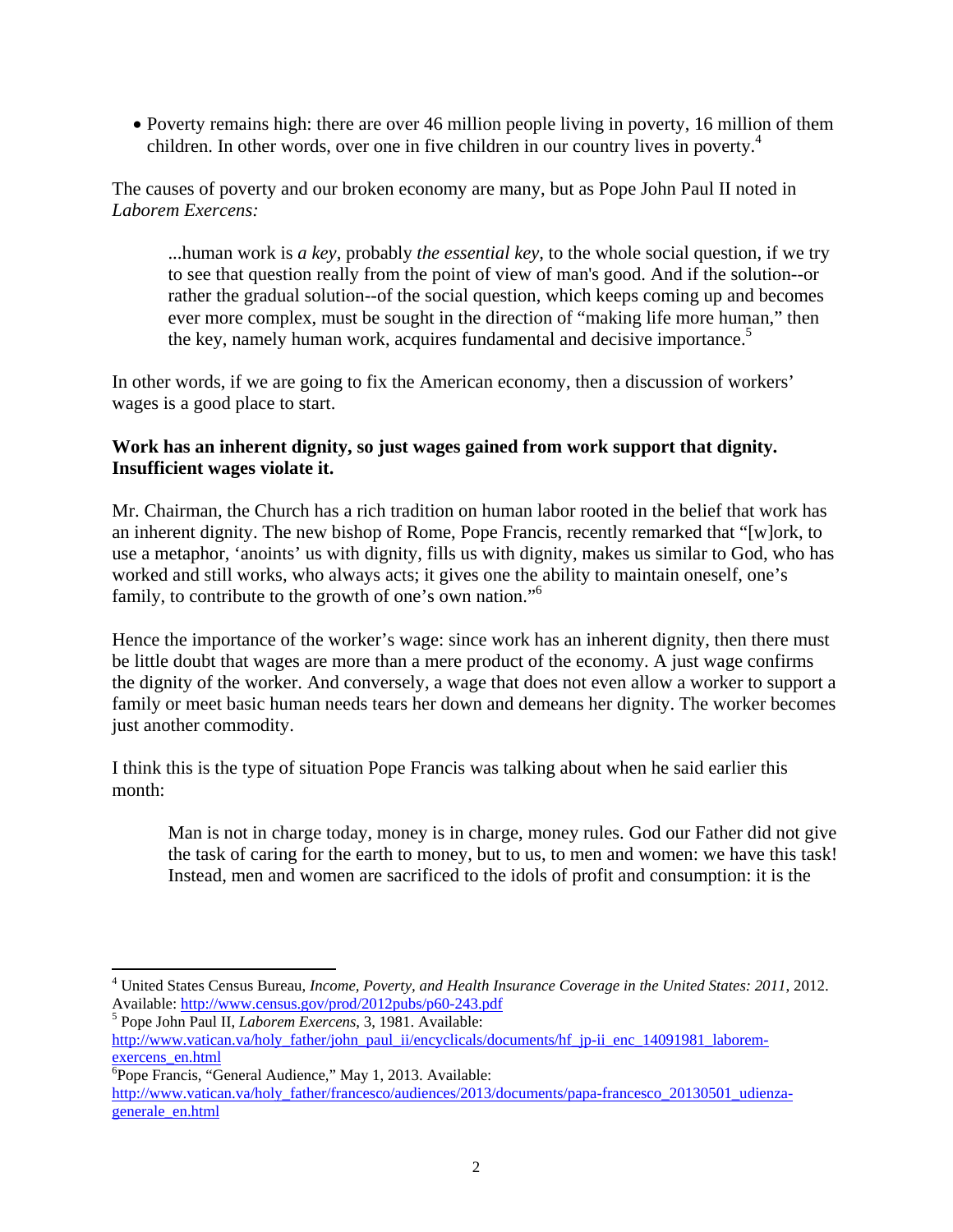'culture of waste.' If you break a computer it is a tragedy, but poverty, the needs, the dramas of so many people end up becoming the norm.<sup>7</sup>

The Working Poor Families Project recently reported that in 2011 there were 10.4 million lowincome working families.<sup>8,9</sup> Those families include 23.5 million children. Work should be a ladder out of poverty for families, it should not trap them in poverty. Yet this is where we find ourselves--a growing number of families are working but do not make enough to live in dignity. It is a scandal that the richest country in the world has allowed over 23 million children in working poor families to become the norm. These families struggle to provide their children with the adequate nutrition, school supplies, clothes, and security they need for their educational, social, and emotional development. I am sure members of the committee will agree that we must not tolerate so many children living under such circumstances.

Many of these low-income workers have to rely on charity or the safety net to supplement their wages in order to meet basic needs. For example, as you know funding for the Supplemental Nutrition Assistance Program (SNAP, formerly known as food stamps) is currently being debated. Many people do not know that the majority of SNAP households with a capable, working-age adult are working. The percentage goes up in households with children. It is not difficult to identify the problem here: unjust wages. If Congress is concerned with rising costs in the SNAP program, Congress should raise the wages of those working families, so they can afford food on their own.

## **The family is the fundamental unit of society, and work is the principal means by which families gain the resources to form and sustain themselves.**

The importance of the family for individual human development on all levels has been well established. It is in and among our family that we learn to love and accept love, forgive and be forgiven, argue and reconcile--we learn how to interact with each other as humans.

In a certain sense, the family is organized around work. Without the remuneration that comes from our work, humans would not have the resources to form or sustain families. It was true two thousand years ago with the family that lived in Nazareth; it was true in 1891 at the time of Pope Leo XIII; and it is as apparent as ever now. If families are the fundamental seed of society, then decent jobs with just wages are the water that allows them to grow.

Our diocese of Stockton, in the San Joaquin Valley of Central California, includes some of the deepest and most pervasive poverty in our country. Every day, I see families struggling to survive under the weight of too little food and too many bills. What do they pay for this month- school clothes for the kids or gasoline to get to work? Fresh produce for healthy diets or the rent? No family should be faced with such extreme choices.

 <sup>7</sup> Pope Francis, "General Audience," June 5, 2013. Available:

http://en.radiovaticana.va/news/2013/06/05/pope\_at\_audience:\_counter\_a\_culture\_of\_waste\_with\_solidarity/en1-698604

<sup>&</sup>lt;sup>8</sup> The Working Poor Families Project, "Low-Income Working Families: The Growing Economic Gap," 2012. Available: http://www.workingpoorfamilies.org/wp-content/uploads/2013/01/Winter-2012\_2013-WPFP-Data-

Brief.pdf<br><sup>9</sup> This report defines "working poor" as 200 percent of the federal poverty level, or \$45,622 for a family of four.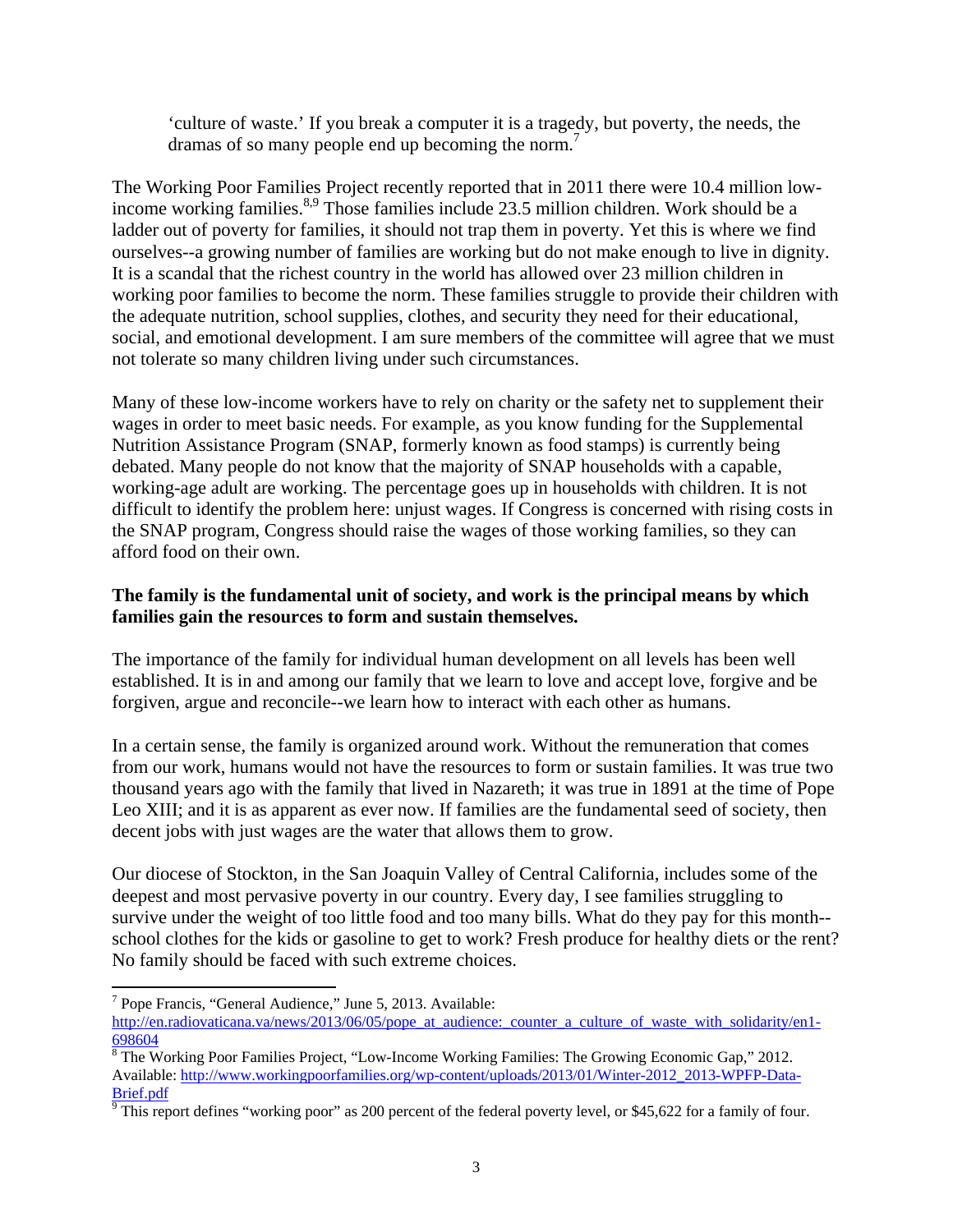So it is not just a lack of work that creates this pressure, but for many it is a lack of decent wages. Many if not most of the families I encounter with these problems have an income, but it is not enough to support them. Mom works at the supermarket. Dad has two jobs as a short order cook. And the people who are unemployed are desperate for work. Many families I encounter in this position, although they are grateful for the support of food pantries, donation centers, and the government, do not want to rely on the generosity of others. They want to be self-sufficient.

#### **Employers have a moral obligation to pay a just wage...**

Catholic teaching has long recognized that everyone and all institutions in an economy have an obligation to protect human life and dignity, and advance the common good. As the Catholic bishops have pointed out, "We judge any economic system by what it does for and to people and by how it permits all to participate in it. The economy should serve people, not the other way around."<sup>10</sup>

A vital piece of the conversation that I believe has been missing is the obligation of employers to pay just wages. The Church teaches:

A *just wage* is the legitimate fruit of work. To refuse or withhold it can be a grave injustice. In determining fair pay both the needs and the contributions of each person must be taken into account. "Remuneration for work should guarantee man the opportunity to provide a dignified livelihood for himself and his family on the material, social, cultural, and spiritual level, taking into account the role and the productivity of each, the state of the business, and the common good." Agreement between the parties is not sufficient to justify morally the amount to be received in wages.<sup>11</sup>

Unfortunately, too many families are forced to work two or more jobs just to make enough money to purchase basic needs. Possibly this is because the current minimum wage yields an annual salary of about \$15,080. This amount is below the poverty level for any size family that includes even one child, according to the Census Bureau.<sup>12</sup> When the minimum wage does not even permit a family to raise a child, it has failed to guarantee a worker "the opportunity to provide a dignified livelihood for himself and his family." This is unacceptable.

Private enterprises, at their best, create decent jobs, contribute to the common good, and pay wages that help workers form and nurture families. Some businesses, unfortunately, chase profits and success at the expense of workers' dignity and, in the most tragic cases--as we have seen recently in Bangladesh, Texas, Arizona, and Louisiana--their lives. Business leaders, who have been given much and have a legitimate vocation, must fight the urge to live a "divided life.... Dividing the demands of one's faith from one's work in business is a fundamental error which

<sup>&</sup>lt;sup>10</sup> United States Conference of Catholic Bishops, *Economic Justice for All*, 13, 1986. Available:<br>http://www.usccb.org/upload/economic justice for all.pdf

<sup>&</sup>lt;sup>11</sup>Libreria Editrice Vaticana, *Catechism of the Catholic Church*, 2434, 1992. Available: http://www.usccb.org/beliefs-and-teachings/what-we-believe/catechism/catechism-of-the-catholicchurch/epub/index.cfm#

<sup>&</sup>lt;sup>12</sup> United States Census Bureau, *Income, Poverty, and Health Insurance Coverage in the United States: 2011*, p. 49. 2012. Available: http://www.census.gov/prod/2012pubs/p60-243.pdf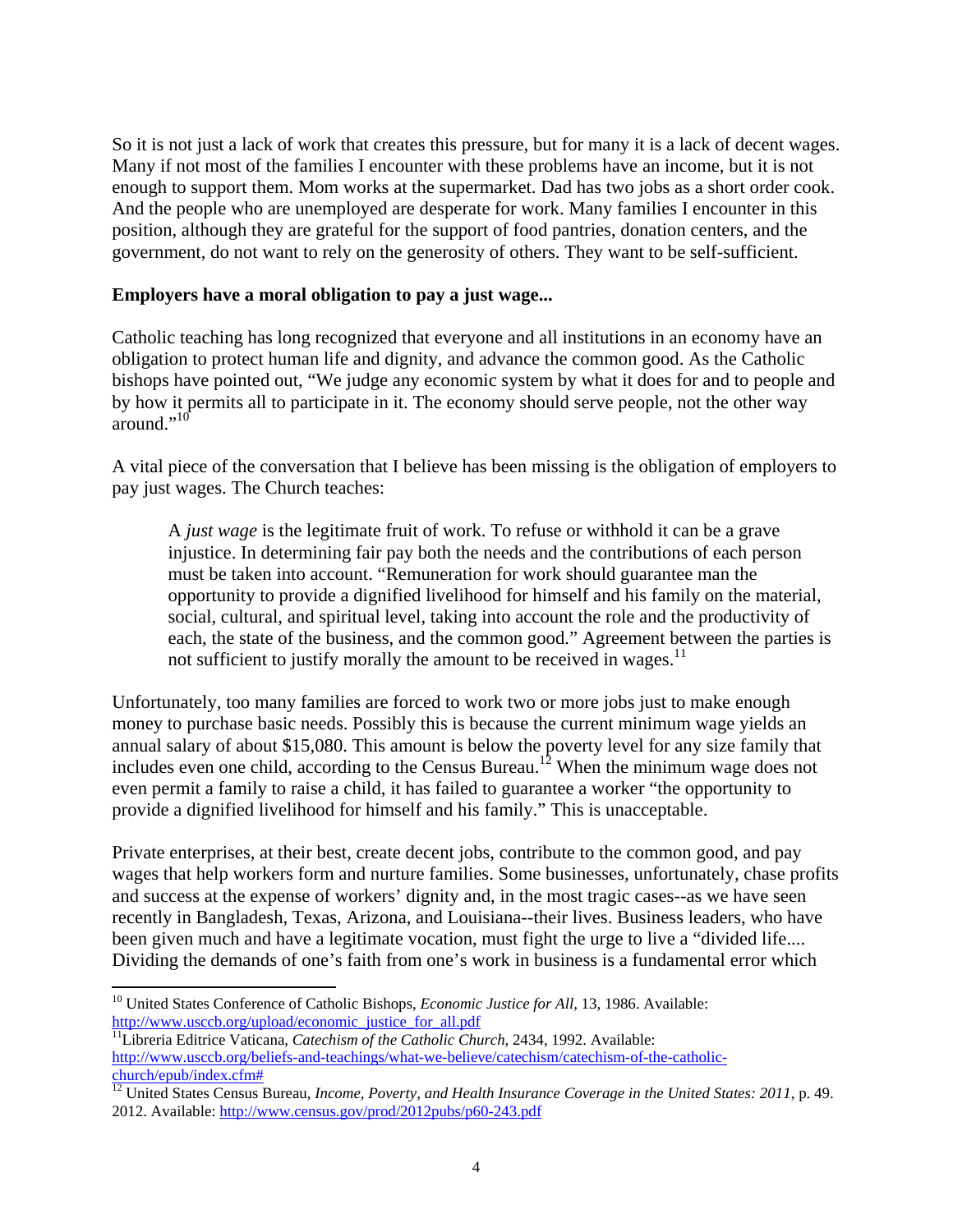contributes to much of the damage done by businesses in our world today, including overwork to the detriment of family or spiritual life.... $"$ <sup>13</sup>

One of the great challenges of business leaders today is to bring moral values and ethics into the business world, so that the economy truly serves the person. Businesses certainly need to be profitable for the economy to function properly, but that profit must not come to at the expense of workers.

## **...And the government has an obligation to ensure it.**

Mr. Chairman, I have been discouraged by those in Congress, with some notable exceptions, who seem to not have a real concern with the enduring decent jobs crisis in this country. There are some in Congress who seem to think our current situation is acceptable. While it is certainly the primary responsibility of employers to pay workers a just wage, it is proper for government to take steps to ensure this takes place. Catholic teaching has always endorsed the potential benefits and freedoms of a market economy. It also points out that the considerable energies and powers of the market shall not go unchecked, and must always be oriented toward protecting human life and dignity, and advancing the common good.

Blessed John XXIII wrote about the obligation of the state:

As for the State, its whole raison d'etre is the realization of the common good in the temporal order. It cannot, therefore, hold aloof from economic matters. On the contrary, it must do all in its power to promote the production of a sufficient supply of material goods, "the use of which is necessary for the practice of virtue." It has also the duty to protect the rights of all its people, and particularly of its weaker members, the workers, women and children. It can never be right for the State to shirk its obligation of working actively for the betterment of the condition of the workingman.<sup>14</sup>

Setting a just minimum wage is merely one way government has historically acted to protect the dignity of the worker, encourage family formation, and ensure children have access to basic human needs.

## **The Catholic Church has been a consistent and vocal supporter of just wages, in teaching and in action.**

Mr. Chairman, I am pleased to be here to commemorate the  $75<sup>th</sup>$  anniversary of the Fair Labor Standards Act (FLSA) because of its central importance in the history of protecting worker rights in this country. FLSA was a vital step in acknowledging the dignity of the worker, and it dovetailed with the established Church teaching on workers.

<sup>&</sup>lt;sup>13</sup> Pontifical Council for Justice and Peace, *Vocation of the Business Leader*, 10, 2011. Available: http://www.stthomas.edu/cathstudies/cst/conferences/Logic%20of%20Gift%20Semina/Logicofgiftdoc/Finalsoftproo fVocati.pdf 14 Pope John XXIII, *Mater et Magistra*, 20, 1961. Available:

http://www.vatican.va/holy\_father/john\_xxiii/encyclicals/documents/hf\_j-xxiii\_enc\_15051961\_mater\_en.html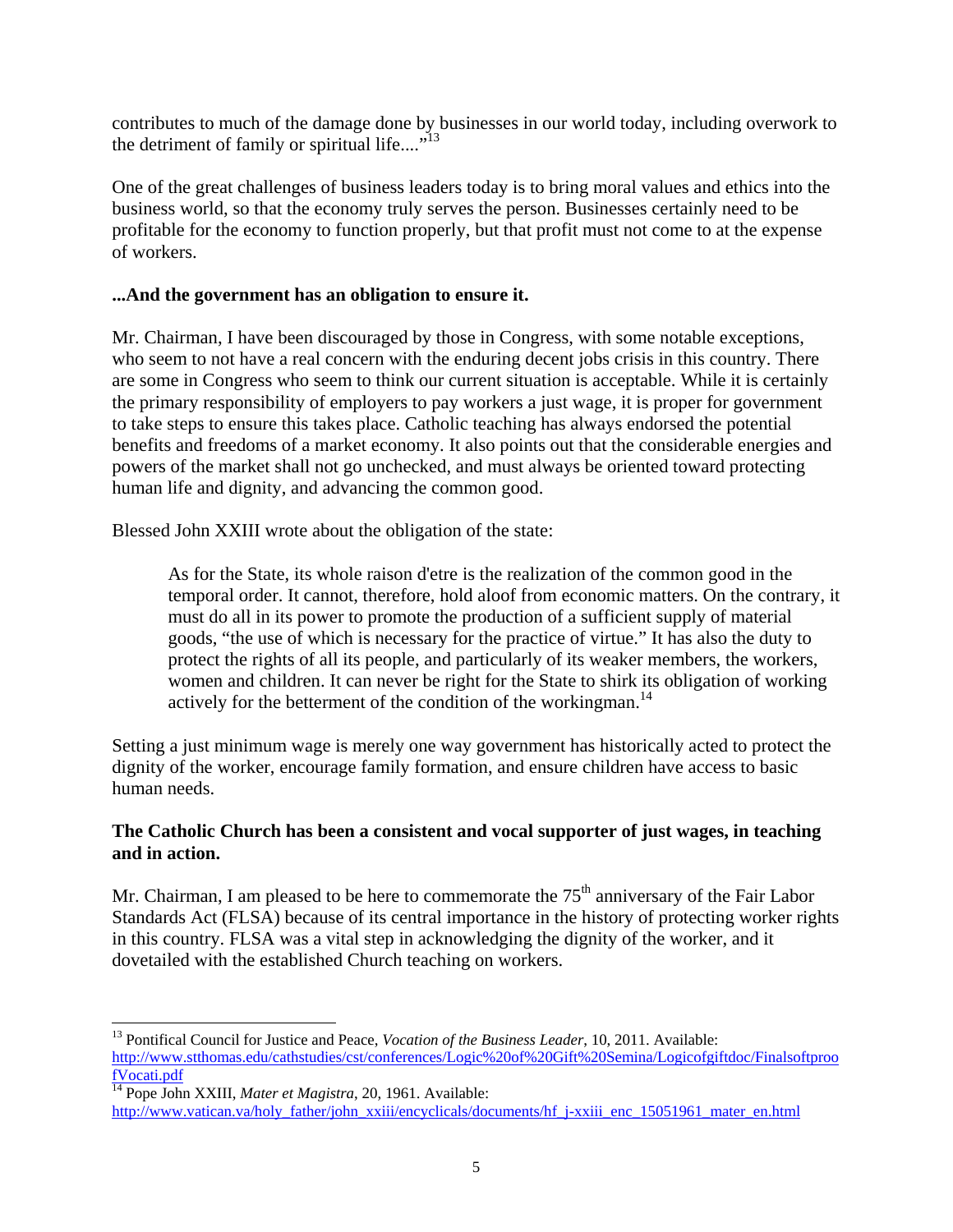In 1891, when Pope Leo XIII wrote *Rerum Novarum* in the context of the Industrial Revolution, his "central theme [was] the just ordering of society."<sup>15</sup> He established the necessity to safeguard the dignity of the worker, the moral imperative of a just wage, and the vital role of the government to assuring this. These principles of Leo have been affirmed and expanded by succeeding popes, the conference of Catholic bishops here in the United States and bishops around the world, and has been raised up in multiple forms by influential Catholic thinkers.

In 1919 the National Catholic War Council, a precursor to our current USCCB, issued its recommendations for rebuilding America after World War I in its "Program for Social Reconstruction." In it, the bishops unequivocally supported a living wage, saying:

...a living wage is not necessarily the full measure of justice. All the Catholic authorities on the subject explicitly declare that this is only the *minimum* of justice.... Since our industrial resources and instrumentalities are sufficient to provide more than a living wage for a very large proportion of the workers, why should we acquiesce in a theory which denies them this measure of the comforts of life? Such a policy is not only of very questionable morality, but is unsound economically.<sup>16</sup>

For the Catholic bishops of the United States, advocating a just minimum wage is foundational. Every time Congress or an Administration has suggested raising the minimum wage, the bishops have been supportive simply because it is consistent with our teaching and we see the effects firsthand in the families of our parishioners and our own communities.

# **The Church will continue to be on the side of workers and their families in the struggle to build a just and fair economy.**

Mr. Chairman, to conclude, I am increasingly concerned with the growing scourge of inequality in our country. Recently, a study came out about Americans' attitudes about inequality.<sup>17</sup> The results were jarring: Americans believe we already have an intolerable level of inequality, and would like to live in a more equal society. The reality is much more severe than the perception, which makes our desired society even further away from the reality.

Pope Emeritus Benedict XVI, in *Caritas in Veritate*, gave us a very clear measure of a just economy:

The dignity of the individual and the demands of justice require, particularly today, that economic choices do not cause disparities in wealth to increase in an excessive and morally unacceptable manner, and that we continue to prioritize the goal of access to steady employment for everyone.... Through the systemic increase of social inequality... not only does social cohesion suffer, thereby placing democracy at risk, but so too does

<sup>&</sup>lt;sup>15</sup> Pontifical Council for Justice and Peace, *Compendium of the Social Doctrine of the Church*, 89, 2004. Available: http://www.vatican.va/roman\_curia/pontifical\_councils/justpeace/documents/rc\_pc\_justpeace\_doc\_20060526\_comp

endio-dott-soc\_en.html<br><sup>16</sup> Administrative Committee of the National Catholic War Council, *Social Reconstruction: A General Review of the*<br>*Problems and Survey of the Remedies*, p. 14, 1919.

<sup>&</sup>lt;sup>17</sup> Michael I. Norton and Dan Ariely, "Building a Better America--One Wealth Quintile at a Time," *Perspectives on Psychological Science* 6 (2011).